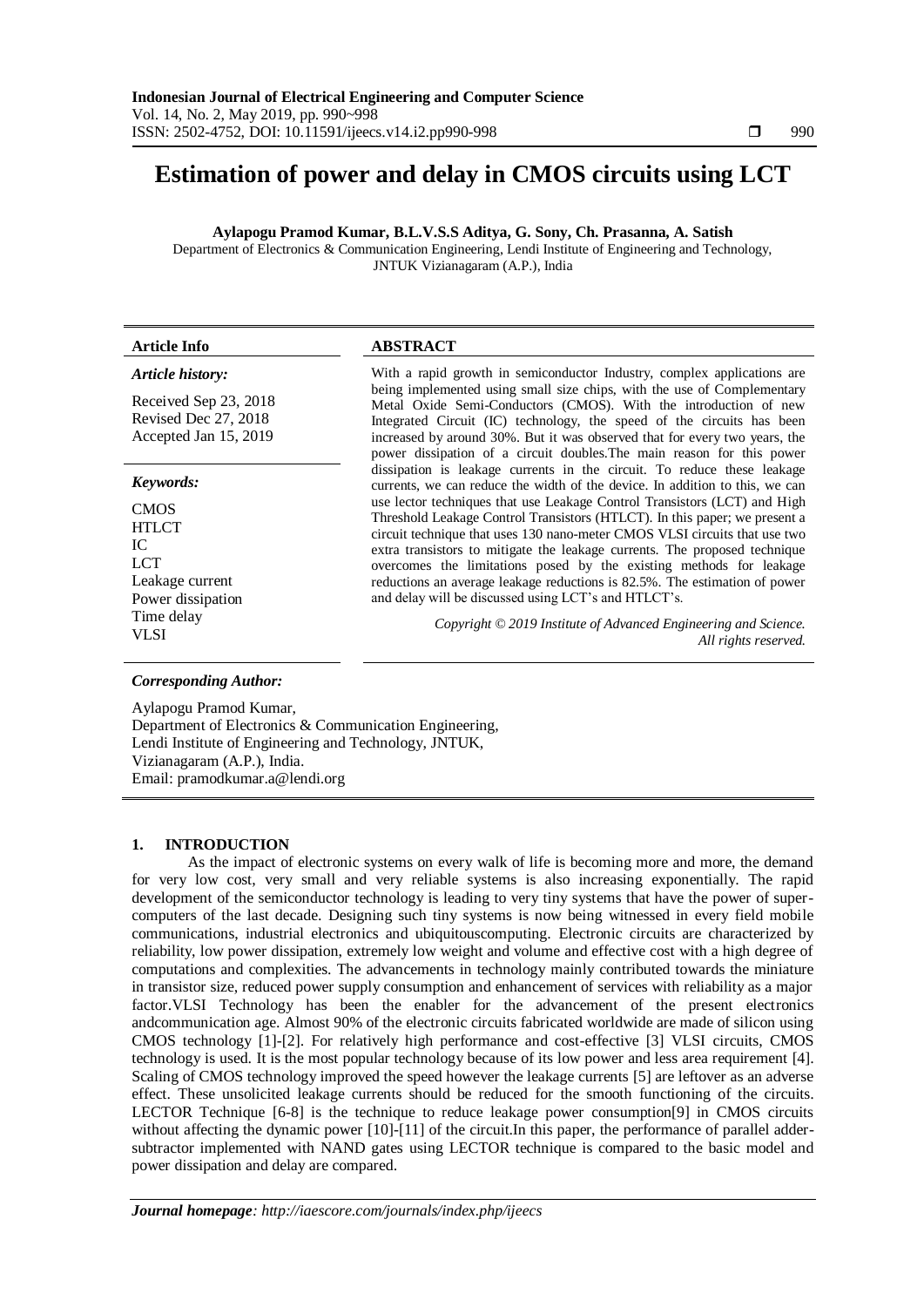991

# **1.1. Conventional Principles and Techniques**

#### **1.1.1 Nand Gate**

The fundamental building blocks of digital systems are logic gates. They are circuits in which the output depends upon the inputs according to the logic rules. The electronic circuits that operate on one or more input signals to produce an output signal are known as logic gates.

The NAND gate is called a Universal gate because it can perform all the three basic functions of AND, OR, NOT gates. The NAND gate is a AND gate followed by NOT gate. It is a NOT- AND operation. It may have two or more inputs but only one output.





The logical symbol of NAND gate The truth table of a NAND gate:

It is clear from the truth table of two input NAND gate that the output is 1 when either A or B or when both the inputs are at logic '0'. For all input value combinations AND gate output is exactly opposite to the output of NAND gate. The logical expression for the output is given by:

 $Q = \overline{AB} = \overline{A} + \overline{B}$ 

The NAND gate can perform the OR function by inverting the inputs. The OR gate with inverted inputs is called bubbled OR gate or negative OR gate. The NAND gate is also called active low OR gate.

#### **1.1.2 Exclusive or Gate (Xor)**

A basic XOR gate is a two-input single output logic gate, whose output is assumed to be HIGH only when one and only one of its inputs are HIGH. XOR can simply be defined as one or the other but not both. Logical representation of XORgate as shown in Figure 1.



Figure 1. Logical representation of XORgate

If input variables are represented by A and B then the logical expression for output is givenby

 $Q = A\overline{B} + \overline{A}B$ 

XOR gate is known as an odd number of 1's detector in the input. Realization of XOR gate using NAND gate as shown in Figure 2.



Figure 2. Realization of XOR Gate using NAND gate

The most important application of XOR gate is in parity generation and detection. It is also known as staircase switch. XOR gate acts as an inverter for control input of logic '1'.

*Estimation of power and delay in CMOS circuits using LCT (Aylapogu Pramod Kumar)*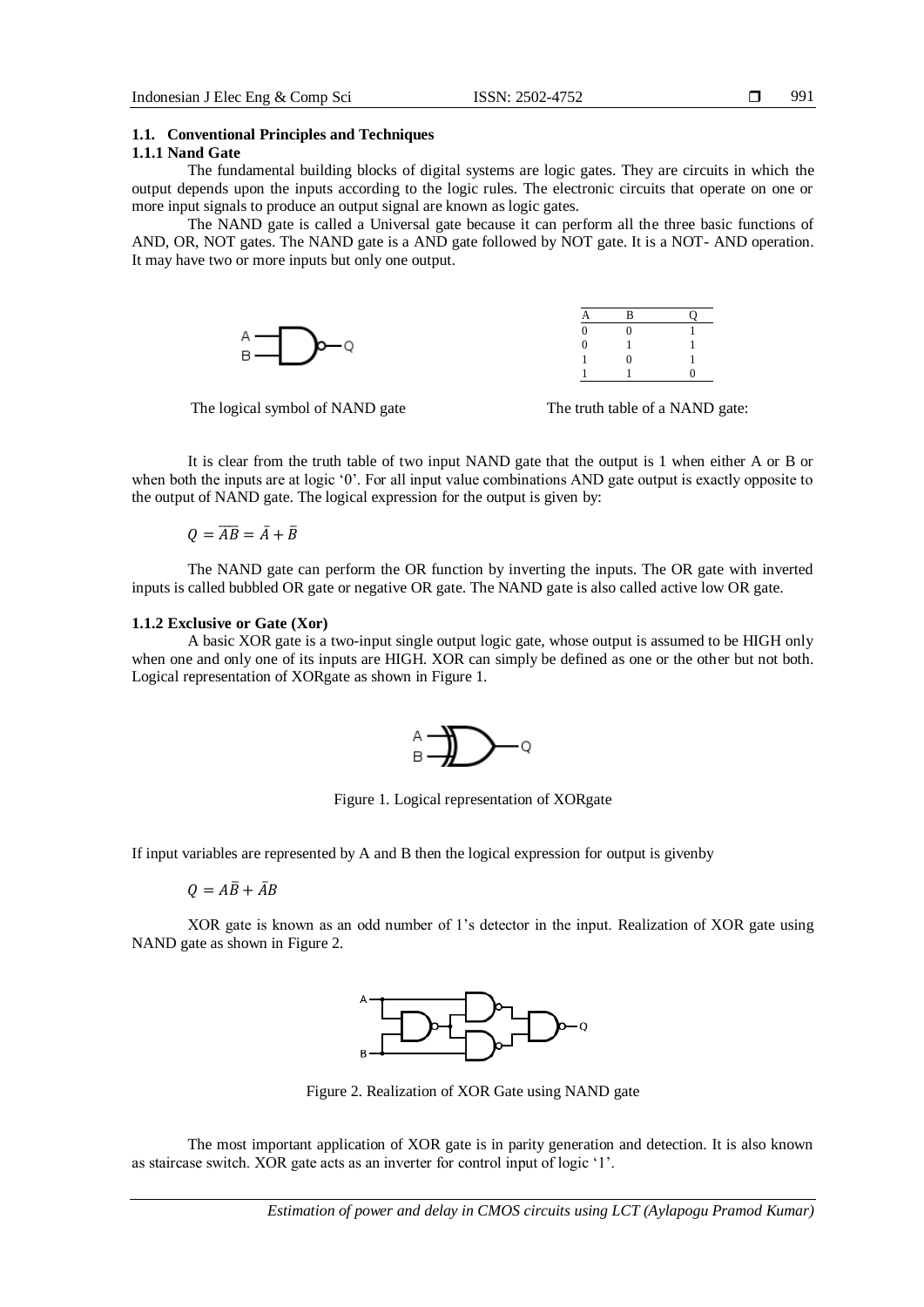| R |  |
|---|--|
|   |  |
|   |  |
|   |  |
|   |  |

The truth table of XOR gate

#### **1.1.3 Combinational Logic Circuits**

The circuit which consists of an interconnection of logic gates whose outputs at any instant of time are determined from a present combination of inputs only is defined as a combinational logic circuit. The 'n' input binary variables come from external sources; the combinational logic circuit produces 'm' output variables by the internal logic connections and go to an external destination. Every input and output variables are contacts physically as an analog signal whose values are interpreted to be a binary signal that represents logic high and logic low:



For 'n' input variables, there are 2n possible combinations of binary inputs.

#### **1.1.4 Full-Adder**

The combinational circuit that performs the arithmetic sum of three input bits is known as a Full-Adder. It consists of three input variables designated by augend, addend and the carry bit. The two output variables produce the SUM and CARRY. Block diagram of full adder as shown in Figure 3. Full adder realization using NAND gate as shown in Figure 4.



Figure 3. Block diagram of full adder



Figure 4. Full Adder realization using NAND gate

From the truth table given below, the logical expressions for Sum (S) and Carry (Cout) are:

 $S = \overline{ABC} + \overline{ABC} + \overline{ABC} + \overline{ABC} + \overline{ABC} = A \oplus B \oplus C$  $C_{out} = AB + BC + CA = AB + C (A \oplus B)$ 

Indonesian J Elec Eng & Comp Sci, Vol. 14, No. 2, May 2019 : 990 – 998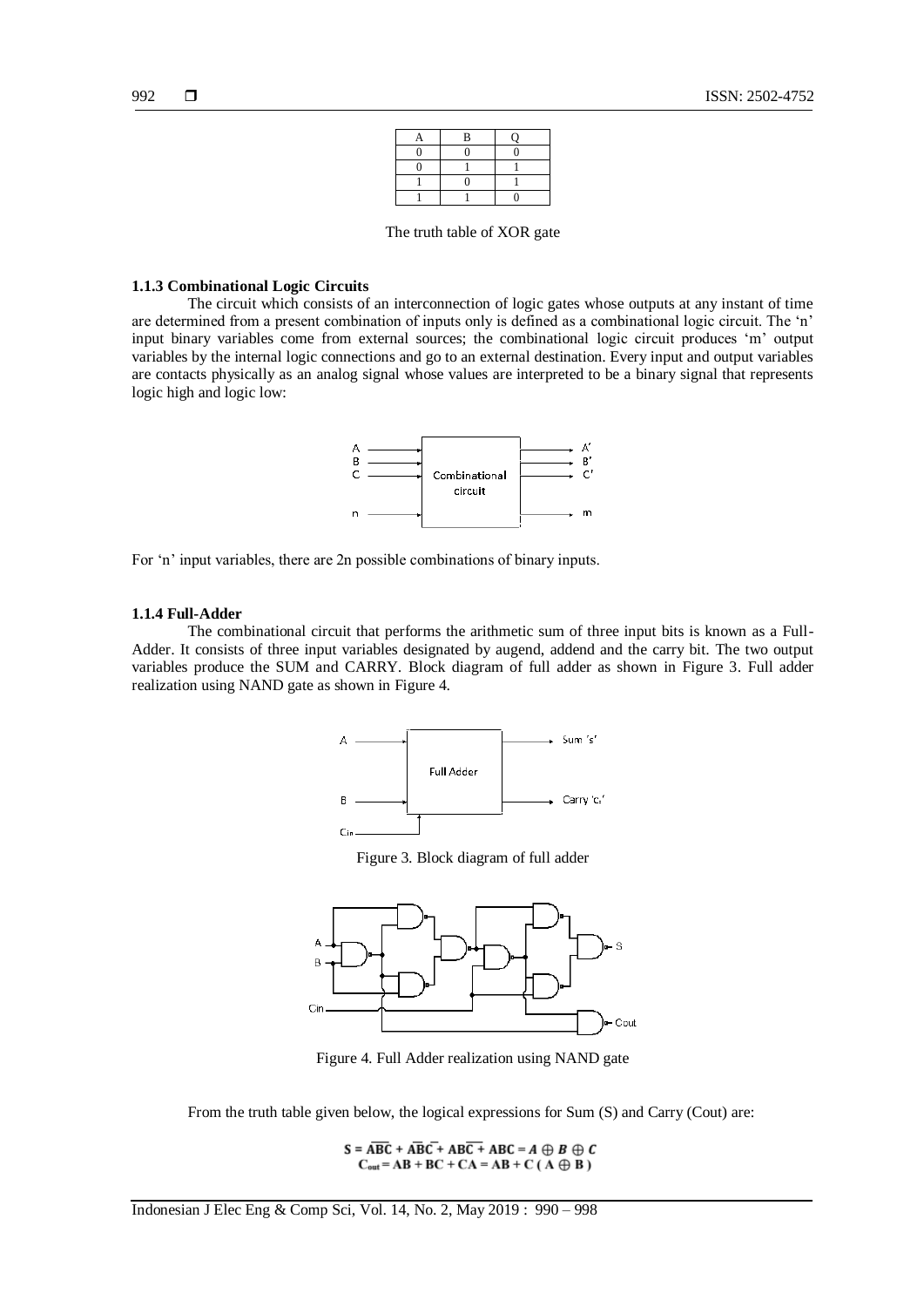| Input |   |   | Output |   |      |  |
|-------|---|---|--------|---|------|--|
|       | B | C |        | S | Cout |  |
|       |   |   |        |   |      |  |
|       |   |   |        |   |      |  |
|       |   |   |        |   |      |  |
|       |   |   |        |   |      |  |
|       |   |   |        |   |      |  |
|       |   |   |        |   |      |  |
|       |   |   |        |   |      |  |
|       |   |   |        |   |      |  |

#### **1.1.5 Paralleladder-Subtractor**

A binary parallel adder-subtractor is a combinational digital circuit that adds two binary numbers in parallel form. It consists of full-adders connected in cascade with output carry from each full adder connected to the input carry of the next full adder. The mode bit 'M'acts a control line i.e. depending on the value of M, the circuit acts as an adder or subtractor. The circuit shows Parallel Adder-Subtractor realized using Full Adders. Four bit parallel adder as shown in Figure 5.



Figure 5. Four bit parallel adder

When M is driven low  $(M=0)$  then one input to each and every XOR gate would be logic '0'. This results in un-altered XOR outputs. Also, Cin of the first full adder would be low. The cascaded circuit will act as a parallel adder. When M control line is pulled high (M=1) then one of the inputs to each XOR gate would be logic '1'. This results in complemented bits as XOR output which is fed as an input to each full adder circuit. Also, Cin of the first full adder would be logically high. As a result, the cascaded arrangement will act as a parallel subtractor.

#### **1.1.6 Cmos Logic Family (Nand Gate)**

A CMOS (Complementary Metal Oxide Semi- Conductor FET) logic family is obtained by connecting a p-channel and an n-channel MOSFET in series to realize several advantages over the PMOS and NMOS families. In CMOS, p-channel and n-channel MOS devices are fabricated on the same chip. It makes the CMOS fabrication more complicated and reduces the package density. The important advantages are high speed and low power consumption. They can also be operated in high voltage resulting in improved noisemargin.To implement the CMOS NAND gates, the NMOS transistors are connected in series and the PMOS transistors are connected in parallel. For a given Silicon area, the 'ON' resistance for NMOS is less than that of the PMOS. CMOS NAND gate is generally faster than NOR gate. CMOS NAND gate and truth table are givenbelow.

When the inputs A and B are high, PMOS transistors are open circuited and NMOS transistors are short-circuited resulting in zero output. If any of the inputs is low, PMOS transistors are short- circuited and NMOS transistors are open circuited providing a high output. The truth table shows the possible operation of NAND gate usingCMOS. CMOS NAND gate as shown in Figure 6.

| Inputs |   | Outputs    |       |
|--------|---|------------|-------|
| А      | B |            | Logic |
| 0      | U | Vdd        |       |
| 0      |   | Vdd        |       |
|        | U | Vdd        |       |
|        |   | <b>GND</b> |       |

*Estimation of power and delay in CMOS circuits using LCT (Aylapogu Pramod Kumar)*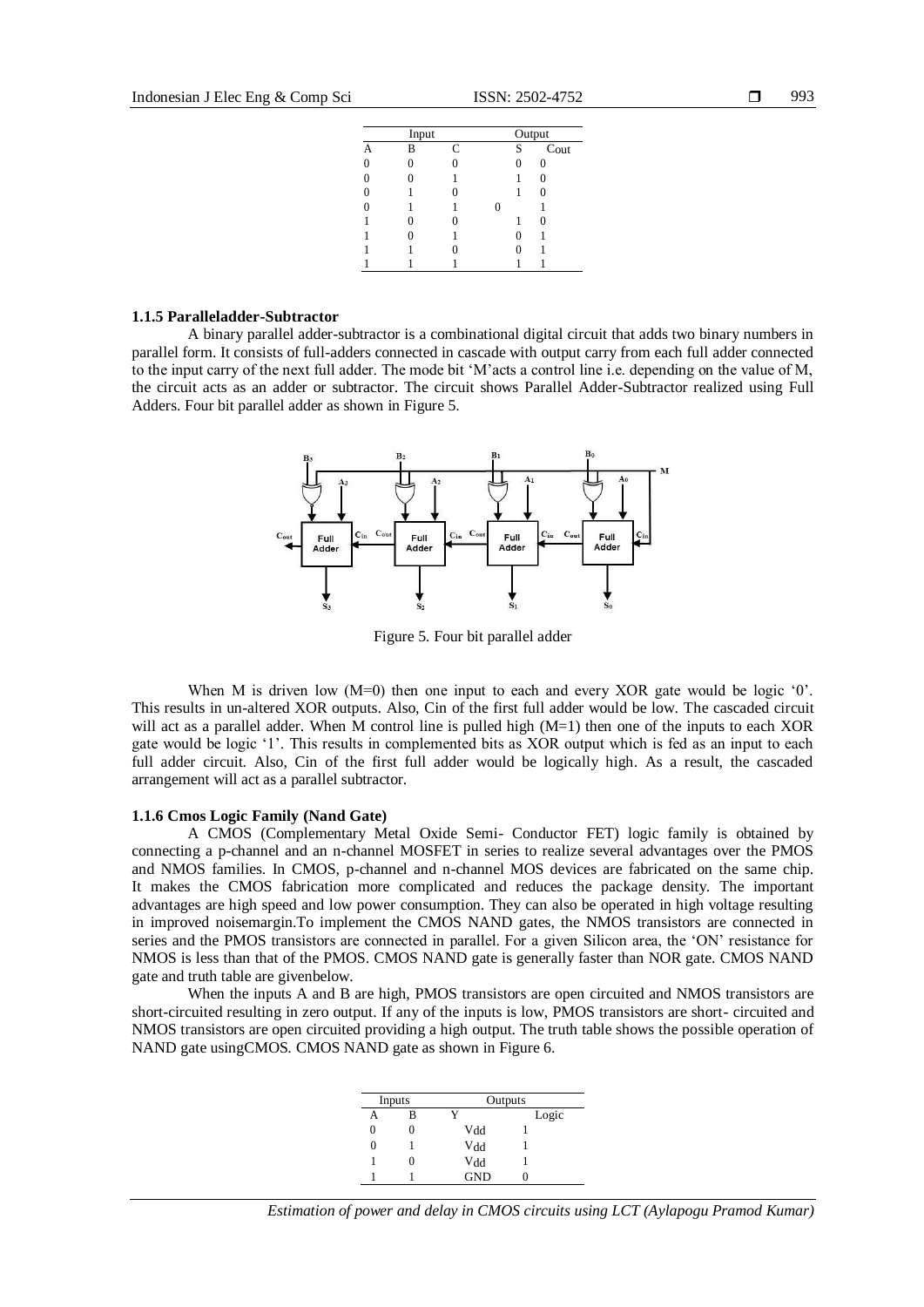

Figure 6. CMOS NAND gate

# **2. PROPOSED LECTOR TECHNIQUE**

In the design of CMOS VLSI circuits, power dissipation is one of the major considerations. The minimization of the threshold voltage due to voltage climb up leads to increase in sub-threshold leakage current and static power dissipation in CMOS circuits. CMOS gates are designed using LEakage Control TransistOR (LECTOR) Technique which results in the reduction of the leakage current without any impact on dynamic power dissipation.In any supply to ground path, a state with more than one transistor OFF in a path from the source voltage to earth is far less leaky than a state with only one transistor OFF. Two leakage control transistors are introduced in every CMOS logic gate such that one of the LCT's is near its cut-off region of operation. Two input LCT NAND gate. In this paper, we implement LECTOR Technique with NAND gate. A CMOS NAND gate with the addition of two leakage control transistors is shown in the Figure 7.



Figure 7. Two input LCT NAND gate. The leakage control transistors LCT1 and LCT2 are inserted between the nodes N1 and N2 and they act as self-controlled stacked transistors

Two leakage control transistors LCT1 (PMOS) and LCT2 (NMOS) are introduced between the nodes N1 and N2 of the pull-up and pull-down logic of the NAND gate. The drain terminals of the transistors LCT1 and LCT2 are wired together to form the output node of the NAND gate. The source terminals of the transistors are wired to nodes N1 and N2 of pull-up and pull-down logic respectively. The switching of the transistors LCT1 and LCT2 are controlled by the voltage potentials at nodes N2 and N1 respectively. This configuration ensures that one of the LCT's is always near its cut-off region irrespective of the input vector applied to the NAND gate [3]. LECTOR does not require any other additional control circuitry to monitor the states of the circuit. Self-biased transistors have their gate and their drain terminals wired together as a single node. Thus no external control circuitry isrequired.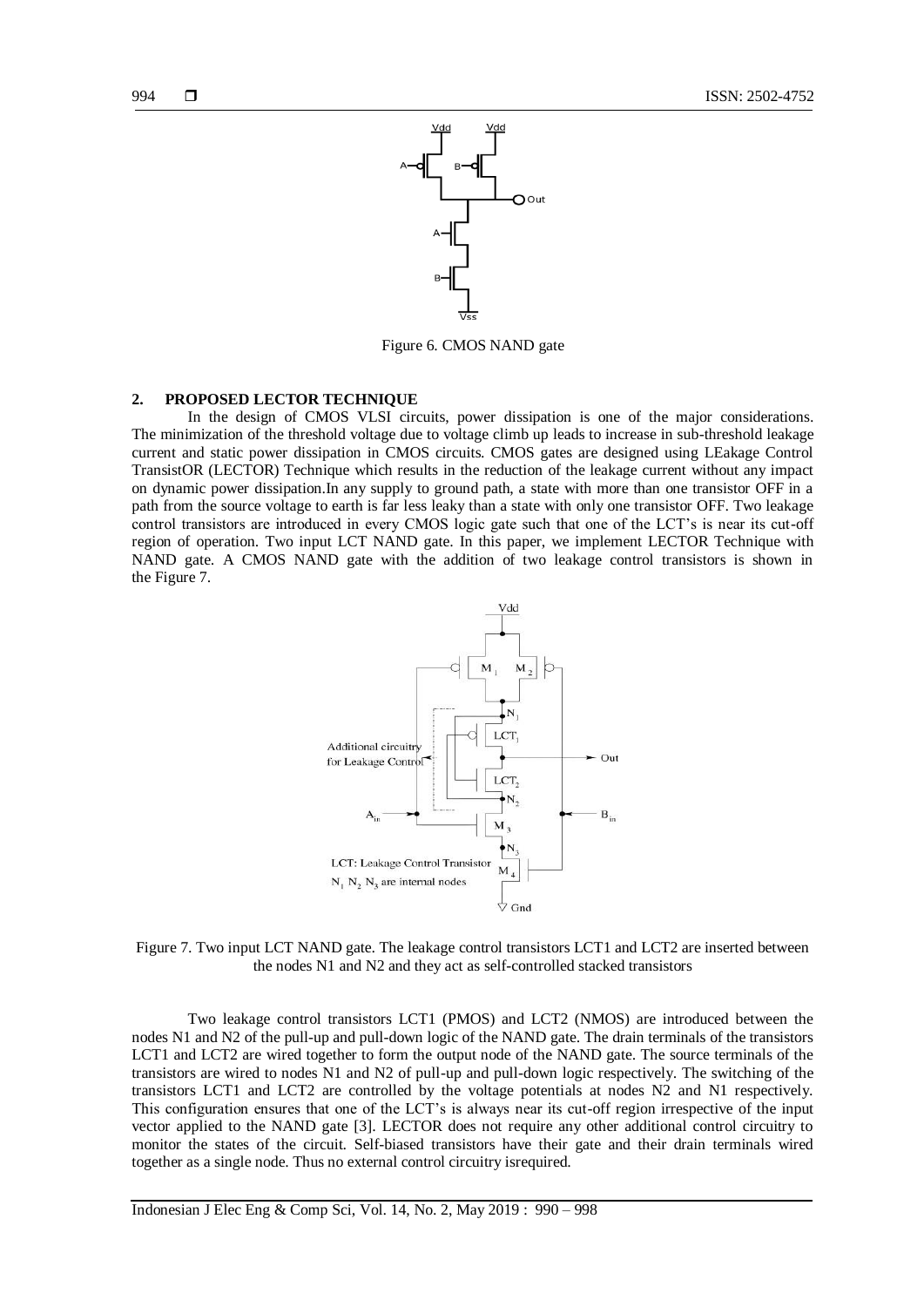### **3. SIMULATION RESULTS AND DISCUSSION**

Basing on the schematic model of the parallel adder-subtractor, the conventional and LECTOR models are simulated in Mentor Graphics. The parallel adder-subtractor is realized using the NAND gates throughout the simulation. By varying the supply voltage, power dissipation and delay are observed for each voltage and adder-subtractor inputs. The values for both conventional and LECTOR models are recorded for further comparisons and observations.

The adder-subtractor inputs are considered as shown in the below tables. As discussed in section I.E, the model acts as an adder when Mode  $M = 0$  and as a subtractor for mode  $M = 1$ .

|        | A1             | B1             | S1               | C <sub>1</sub> |
|--------|----------------|----------------|------------------|----------------|
|        | 0              |                | 1                | $\Omega$       |
|        | 1              | $\theta$       |                  | $\theta$       |
|        | 0              | $\theta$       | 0                | $\theta$       |
|        | A2             | B <sub>2</sub> | S <sub>2</sub>   | C <sub>2</sub> |
|        | $\overline{0}$ | 1              | 1                | 0              |
|        | 1              |                | $\theta$         |                |
|        | 1              | $\theta$       | 1                | $\Omega$       |
| Mode 0 | A <sub>3</sub> | B3             | S <sub>3</sub>   | C3             |
|        | 1              | 1              | $\boldsymbol{0}$ | 1              |
|        | $\Omega$       |                | $\theta$         |                |
|        | 1              | 1              | $\theta$         | 1              |
|        | A4             | <b>B</b> 4     | S <sub>4</sub>   | C <sub>4</sub> |
|        | 1              | 1              | 1                | 1              |
|        |                |                |                  |                |
|        | 0              | 0              | 1                | 0              |

Let 010 and 100 be the inputs A1, B1 to the first full-adder in simulated Parallel Adder- Subtractor circuit. When the Mode input M is '0', the circuit will act as an adder. The Carry input for the first full adder will be 0. The XOR gate takes B and Mode as inputs and gives B as its output as  $M=0$ . The Full-Adder will then add A, XOR output, Cin and gives S1 and C1 as its outputs. C1 will act as an input carry for the next full-adder. The operation will be carried out similarly through the remaining circuit till S4 and final Carry are obtained.Similarly, when the Mode input M is '1', the circuit will act as a subtractor. The Carry input for the first full adder will be 1. The XOR gate takes B and Mode as inputs and gives complement of B as its output as M=1. The Full-Adder will then add A, XOR output, Cin and gives S1 and C1 as its outputs. C1 will act as an input carry for the next full-adder. The operation will be carried out similarly through the remaining circuit till S4 and final Carry areobtained.

|        | A <sub>1</sub> | B1             | S1             | C <sub>1</sub>   |
|--------|----------------|----------------|----------------|------------------|
|        | $\theta$       | 1              | 1              | 0                |
|        | 1              | 0              | 1              | 1                |
|        | $\theta$       | $\theta$       | 0              | 1                |
|        | A2             | B <sub>2</sub> | S <sub>2</sub> | C <sub>2</sub>   |
|        | 0              | 1              | 0              | 0                |
| Mode 1 | 1              |                | $\overline{0}$ | 1                |
|        | 1              | $\theta$       | 1              | 1                |
|        | A <sub>3</sub> | B <sub>3</sub> | S <sub>3</sub> | C <sub>3</sub>   |
|        | 1              | 1              | 1              | $\boldsymbol{0}$ |
|        | 0              |                | 1              | $\overline{0}$   |
|        | 1              | 1              | 0              | 1                |
|        | A4             | <b>B4</b>      | S <sub>4</sub> | C <sub>4</sub>   |
|        | 1              | 1              | 1              | $\boldsymbol{0}$ |
|        |                |                |                | 0                |
|        | 0              | 0              | 0              |                  |
|        |                |                |                |                  |

The outputs of a basic parallel adder-subtractor and LCT parallel adder-subtractor are plotted for the considered inputs as described in Table 4. Basic parallel adder, LCT adder, and LCT subtractor as shown in Figure 8 to 10.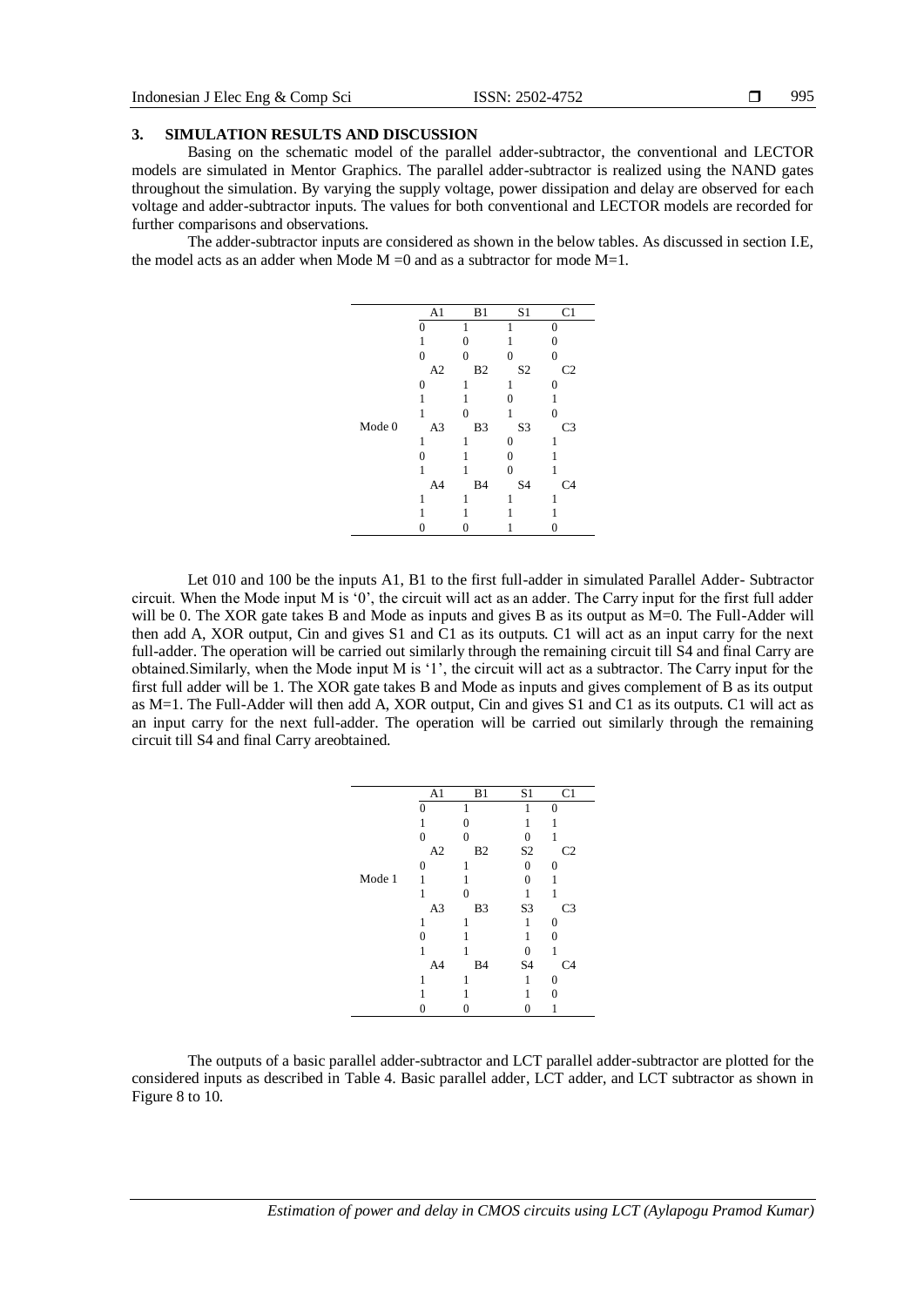

Figure 8. Basic parallel adder



Basic parallel subtractor



Figure 9. LCT adder



Figure 10. LCT subtractor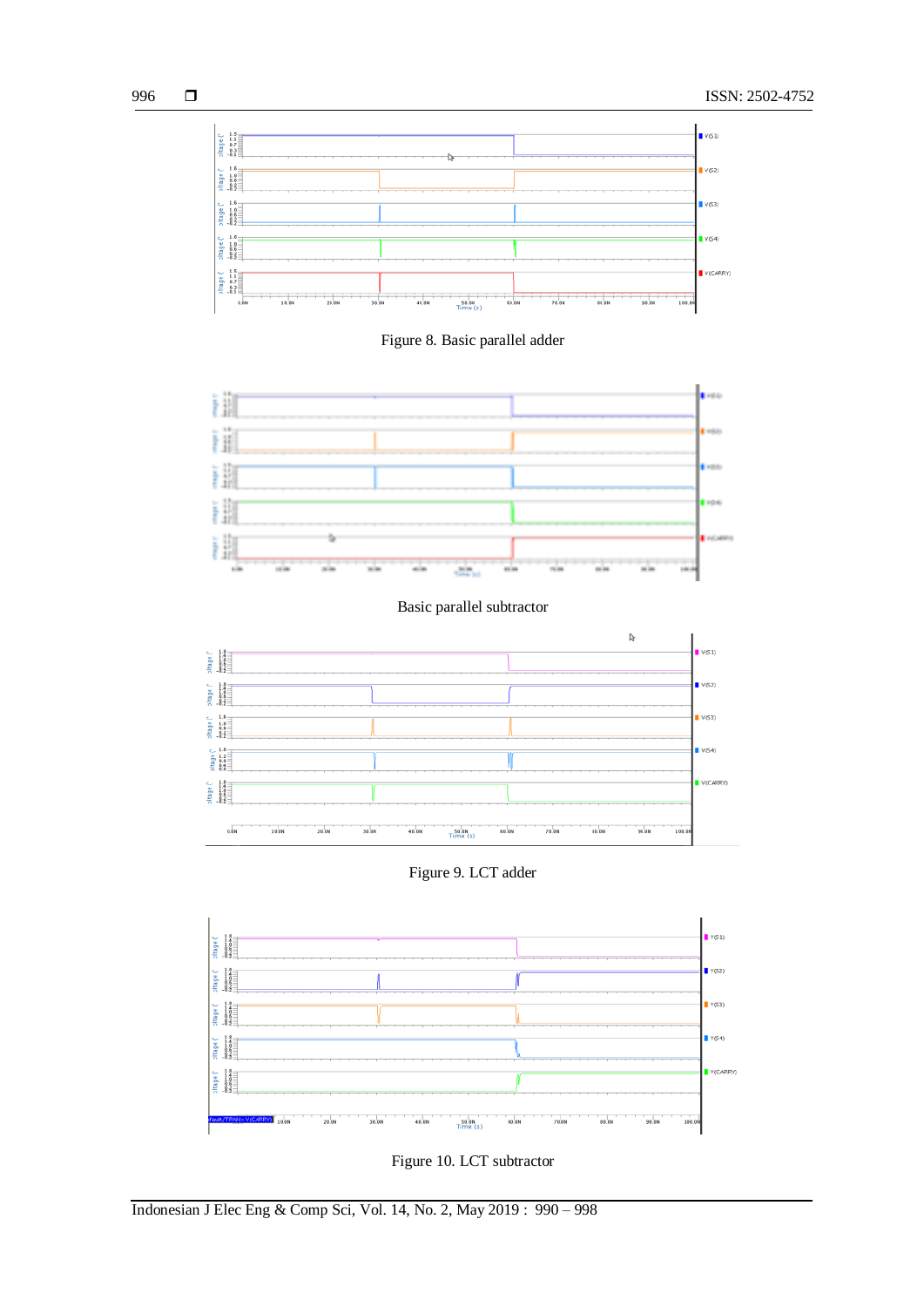997

Power Dissipation and Delay of a Basic Parallel Adder-Subtractor in Adder Mode (M=0), Power Dissipation and Delay of a Basic Parallel Adder-Subtractor in Adder Mode (M=0) and Power Dissipation, Delay of an LCT Parallel Adder-Subtractor in Adder Mode (M=0) and Power Dissipation and Delay of an LCT Parallel Adder-Subtractor in Subtractor Mode (M=1) as shown in Table 1 to 4.

|  | Table 1. Power Dissipation and Delay of a Basic Parallel Adder-Subtractor in Adder Mode $(M=0)$ |  |
|--|-------------------------------------------------------------------------------------------------|--|
|  |                                                                                                 |  |

|                   | Voltage | Power            |        |        | Delay(ps) |                |        |
|-------------------|---------|------------------|--------|--------|-----------|----------------|--------|
|                   |         | Disisipation(nW) | S1     | S2     | S3        | S <sub>4</sub> | C4     |
|                   |         | 49.4405          | 178.85 | 268.08 | 503.65    | 564.79         | 103.79 |
| Mode <sub>0</sub> | .       | 55.5687          | 137.76 | 209.94 | 391.95    | 436.61         | 79.439 |
|                   | 1.4     | 72.2754          | 114.95 | 176.23 | 329.13    | 363.61         | 65.995 |
|                   | 1.6     | 92.0056          | 100.60 | 156.13 | 283.50    | 318.49         | 57.405 |
|                   | 1.8     | 115.3078         | 90.891 | 141.53 | 262.87    | 287.68         | 51.622 |

Table 2. Power Dissipation and Delay of a Basic Parallel Adder-Subtractor in Subtractor Mode (M=1)

|        | Voltage | Power            |        |        | Delay(ps)      |                |        |  |
|--------|---------|------------------|--------|--------|----------------|----------------|--------|--|
|        |         | Disisipation(nW) | S1     | S2     | S <sub>3</sub> | S <sub>4</sub> | C4     |  |
|        |         | 37.0195          | 336.11 | 479.73 | 458.25         | 177.75         | 613.07 |  |
| Mode 1 |         | 49.5823          | 259.72 | 370.37 | 355.16         | 137.74         | 471.71 |  |
|        | 1.4     | 64.4102          | 216.97 | 309.73 | 297.78         | 124.46         | 392.69 |  |
|        | 1.6     | 81.8852          | 190.22 | 271.77 | 262.03         | 120.38         | 343.64 |  |
|        | 1.8     | 102.4766         | 172.14 | 245.95 | 237.44         | 100.35         | 310.42 |  |

|                   | Voltage | Power            |        |                | Delay(ps)      |        |        |  |
|-------------------|---------|------------------|--------|----------------|----------------|--------|--------|--|
|                   |         | Disisipation(nW) | S1     | S <sub>2</sub> | S <sub>3</sub> | S4     | C4     |  |
|                   |         | 39.0280          | 664.75 | 994.99         | 1721           | 723.68 | 376    |  |
| Mode <sub>0</sub> |         | 51.6831          | 427.66 | 637.52         | 1119           | 459.24 | 237.52 |  |
|                   | 1.4     | 66.5318          | 319.56 | 482.33         | 850.34         | 379.85 | 175.21 |  |
|                   | 1.6     | 83.8677          | 261.97 | 397.90         | 704.96         | 338.96 | 140.44 |  |
|                   | 1.8     | 104.0790         | 225.61 | 345.99         | 614.11         | 307.68 | 119.39 |  |
|                   |         |                  |        |                |                |        |        |  |

Table 4. Power Dissipation and Delay of an LCT Parallel Adder-Subtractor in Subtractor Mode (M=1)

|        | Voltage | Power            |        |         | Delay(ps)      |        |         |
|--------|---------|------------------|--------|---------|----------------|--------|---------|
|        |         | Disisipation(nW) |        |         |                |        |         |
|        |         |                  | S1     | S2      | S <sub>3</sub> | S4     | C4      |
| Mode 1 |         | 35.2997          | 1338.2 | 1381.45 | 683.32         | 682.16 | 1282.30 |
|        | 1.2     | 45.2043          | 840.63 | 892.71  | 432.42         | 432.16 | 817.06  |
|        | 1.4     | 59.6495          | 624.35 | 671.72  | 322.84         | 322.40 | 617.12  |
|        | 1.6     | 76.9218          | 509.01 | 559.55  | 263.48         | 263.15 | 508.87  |
|        | 1.8     | 94.4894          | 438.75 | 493.38  | 226.90         | 196.48 | 443.06  |

The power dissipation and delay are the most important factors to measure the performance of the circuits. Actual power delivered by the circuit is measured as the power dissipated by the circuit. The time taken to propagate the input signal from the gate to the output of the gate is considered as adelay.When the speed of operation is important, each circuit must have a short propagation delay. As the number of logic levels decreases, delay decreases.The power dissipation and delay of a basic parallel adder-subtractor model acting as an adderi.e. when M=0 is given in the Table- I and as a subtractor when M=1 is given in Table-II. Voltage is varied and delay and dissipation are recorded for each varied input.Similarly, the power dissipation and delay of an LCT parallel adder-subtractor model acting as an adder i.e. when M=0 is given in the Table- III and as a subtractor i.e M=1 is given in Table-IV. Voltage is varied and delay and dissipation are recorded for each variedinputs.The proposed Techinque is overcomes the inhibitations of abshed by the another related methods leakage current dimnishments and efficiency measurements comparision are shown in below Table 5.